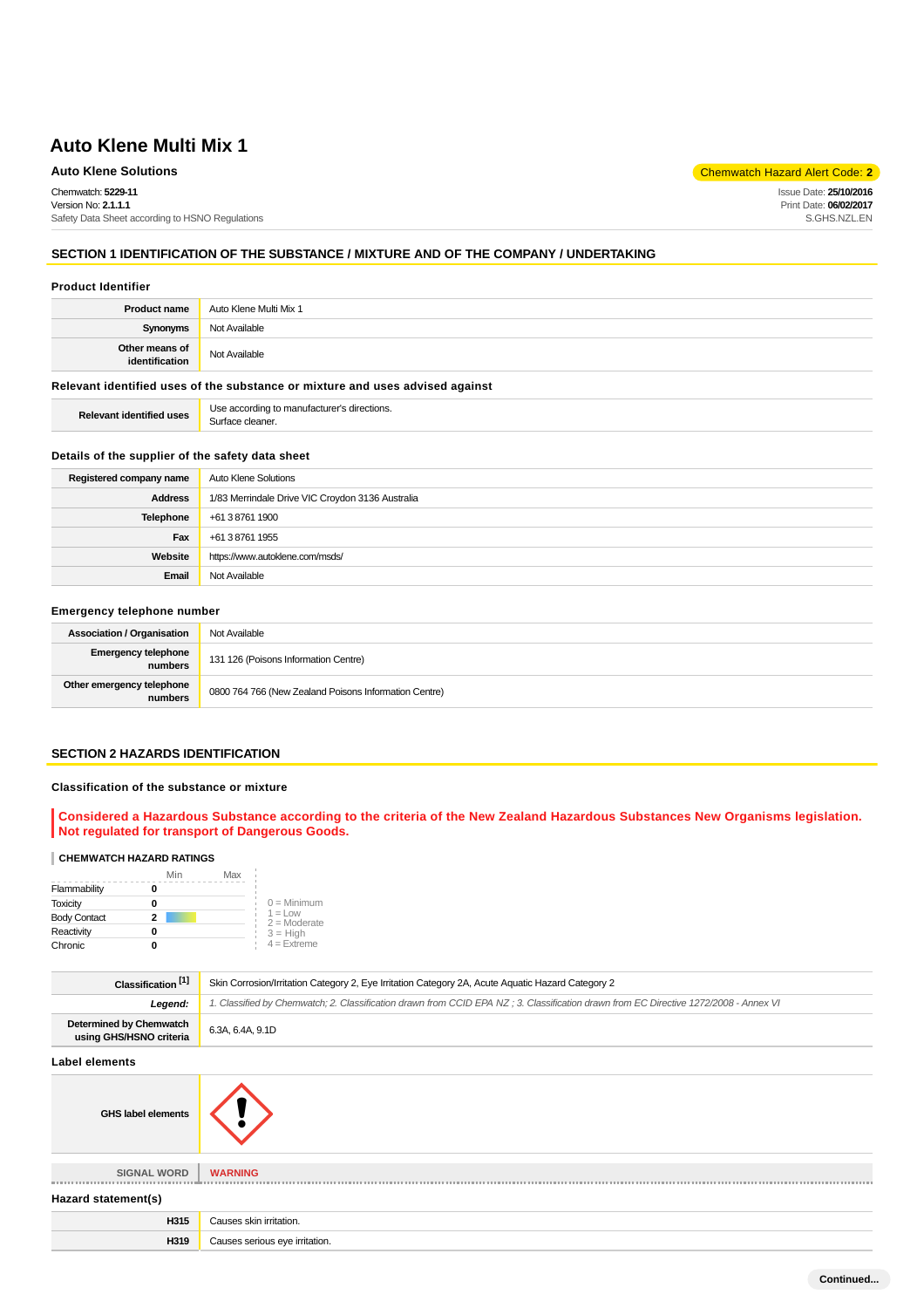| H401                                         | Toxic to aquatic life                                                                                                            |  |  |  |
|----------------------------------------------|----------------------------------------------------------------------------------------------------------------------------------|--|--|--|
| <b>Precautionary statement(s) Prevention</b> |                                                                                                                                  |  |  |  |
| P273                                         | Avoid release to the environment.                                                                                                |  |  |  |
| P280                                         | Wear protective gloves/protective clothing/eye protection/face protection.                                                       |  |  |  |
| <b>Precautionary statement(s) Response</b>   |                                                                                                                                  |  |  |  |
| P362                                         | Take off contaminated clothing and wash before reuse.                                                                            |  |  |  |
| P305+P351+P338                               | IF IN EYES: Rinse cautiously with water for several minutes. Remove contact lenses, if present and easy to do. Continue rinsing. |  |  |  |

| P337+P313 | If eye irritation persists: Get medical advice/attention. |  |  |
|-----------|-----------------------------------------------------------|--|--|
| P302+P352 | IF ON SKIN: Wash with plenty of soap and water.           |  |  |
| P332+P313 | If skin irritation occurs: Get medical advice/attention.  |  |  |
|           |                                                           |  |  |

## **Precautionary statement(s) Storage**

Not Applicable

**Precautionary statement(s) Disposal**

| DE <sub>0</sub><br>roui | $\overline{\phantom{a}}$<br>Dispose<br><sup>1</sup> regulations.<br>ומחור<br>* contents.<br>. VVILI I IL <i>I</i> L <i>I</i><br>. |
|-------------------------|-----------------------------------------------------------------------------------------------------------------------------------|
|                         |                                                                                                                                   |

## **SECTION 3 COMPOSITION / INFORMATION ON INGREDIENTS**

### **Substances**

See section below for composition of Mixtures

#### **Mixtures**

| <b>CAS No</b> | %[weight] | Name                                       |
|---------------|-----------|--------------------------------------------|
| 139-07-1      | $20$      | cyl dimethylbenzylammonium chloride<br>dod |
| 7732-18-5     | >60       | water                                      |

#### **SECTION 4 FIRST AID MEASURES**

NZ Poisons Centre 0800 POISON (0800 764 766) | NZ Emergency Services: 111

#### **Description of first aid measures**

| <b>Eye Contact</b>  | $\blacktriangleright$ If in eyes, hold eyelids apart and flush the eye continuously with running water.<br>► Continue flushing until advised to stop by the Poisons Information Centre or a doctor, or for at least 15 minutes.<br>Ensure complete irrigation of the eye by keeping eyelids apart and away from eye and moving the eyelids by occasionally lifting the upper and lower lids.<br>► Seek medical attention without delay; if pain persists or recurs seek medical attention.<br>▶ Removal of contact lenses after an eye injury should only be undertaken by skilled personnel. |
|---------------------|-----------------------------------------------------------------------------------------------------------------------------------------------------------------------------------------------------------------------------------------------------------------------------------------------------------------------------------------------------------------------------------------------------------------------------------------------------------------------------------------------------------------------------------------------------------------------------------------------|
| <b>Skin Contact</b> | If skin contact occurs:<br>Immediately remove all contaminated clothing, including footwear.<br>Flush skin and hair with running water (and soap if available).<br>▶ Seek medical attention in event of irritation.                                                                                                                                                                                                                                                                                                                                                                           |
| <b>Inhalation</b>   | If fumes, aerosols or combustion products are inhaled remove from contaminated area.<br>• Other measures are usually unnecessary.                                                                                                                                                                                                                                                                                                                                                                                                                                                             |
| Ingestion           | Immediately give a glass of water.<br>First aid is not generally required. If in doubt, contact a Poisons Information Centre or a doctor.                                                                                                                                                                                                                                                                                                                                                                                                                                                     |

**Indication of any immediate medical attention and special treatment needed**

Treat symptomatically.

### **SECTION 5 FIREFIGHTING MEASURES**

#### **Extinguishing media**

The product contains a substantial proportion of water, therefore there are no restrictions on the type of extinguishing media which may be used. Choice of extinguishing media should take into account surrounding areas.

Though the material is non-combustible, evaporation of water from the mixture, caused by the heat of nearby fire, may produce floating layers of combustible substances. In such an event consider:

- $\triangleright$  foam.
- dry chemical powder.
- carbon dioxide.

#### **Special hazards arising from the substrate or mixture**

| Fire Incompatibility           | None known.                                                                                   |  |  |
|--------------------------------|-----------------------------------------------------------------------------------------------|--|--|
| <b>Advice for firefighters</b> |                                                                                               |  |  |
|                                | Alert Fire Brigade and tell them location and nature of hazard.                               |  |  |
|                                | $\blacktriangleright$ Wear breathing apparatus plus protective gloves in the event of a fire. |  |  |
| <b>Fire Fighting</b>           | Prevent, by any means available, spillage from entering drains or water courses.              |  |  |
|                                | • Use fire fighting procedures suitable for surrounding area.                                 |  |  |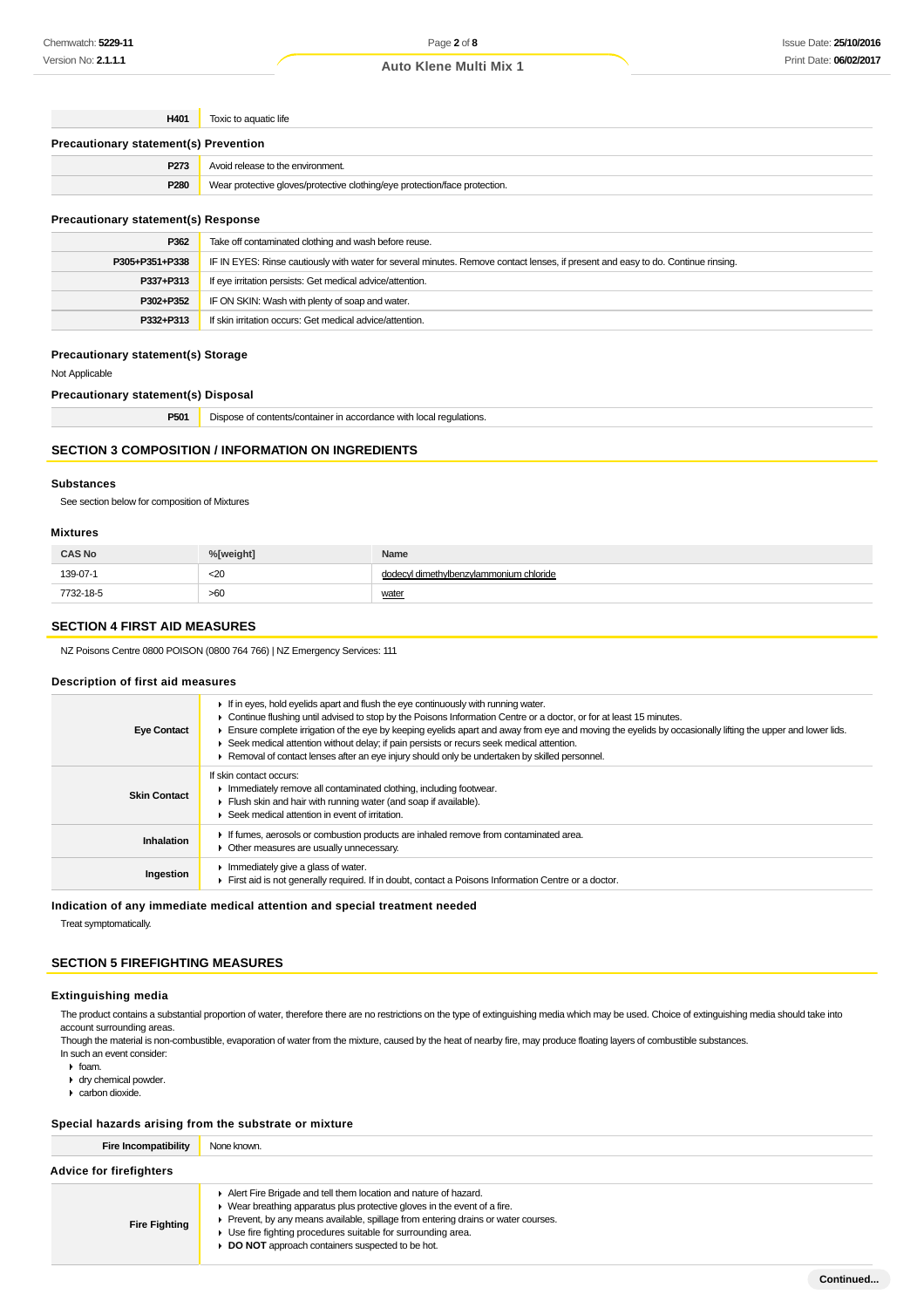## Issue Date: **25/10/2016** Print Date: **06/02/2017**

| <b>Fire/Explosion Hazard</b> |
|------------------------------|

#### **SECTION 6 ACCIDENTAL RELEASE MEASURES**

**Personal precautions, protective equipment and emergency procedures**

## See section 8

### **Environmental precautions**

See section 12

#### **Methods and material for containment and cleaning up**

| <b>Minor Spills</b> | $\triangleright$ Clean up all spills immediately.<br>Avoid breathing vapours and contact with skin and eyes.<br>• Control personal contact with the substance, by using protective equipment.<br>• Contain and absorb spill with sand, earth, inert material or vermiculite.<br>$\blacktriangleright$ Wipe up.<br>• Place in a suitable, labelled container for waste disposal. |
|---------------------|---------------------------------------------------------------------------------------------------------------------------------------------------------------------------------------------------------------------------------------------------------------------------------------------------------------------------------------------------------------------------------|
| <b>Major Spills</b> | Moderate hazard.<br>• Clear area of personnel and move upwind.<br>Alert Fire Brigade and tell them location and nature of hazard.<br>• Wear breathing apparatus plus protective gloves.<br>▶ Prevent, by any means available, spillage from entering drains or water course.<br>Stop leak if safe to do so.<br>Contain spill with sand, earth or vermiculite.                   |

Personal Protective Equipment advice is contained in Section 8 of the SDS.

## **SECTION 7 HANDLING AND STORAGE**

#### **Precautions for safe handling**

| Safe handling      | Avoid all personal contact, including inhalation.<br>▶ Wear protective clothing when risk of exposure occurs.<br>$\blacktriangleright$ Use in a well-ventilated area.<br>▶ Prevent concentration in hollows and sumps.<br>DO NOT enter confined spaces until atmosphere has been checked.<br>• DO NOT allow material to contact humans, exposed food or food utensils.<br>Avoid contact with incompatible materials.<br>DO NOT allow clothing wet with material to stay in contact with skin |
|--------------------|----------------------------------------------------------------------------------------------------------------------------------------------------------------------------------------------------------------------------------------------------------------------------------------------------------------------------------------------------------------------------------------------------------------------------------------------------------------------------------------------|
| Other information  | Store in original containers.<br>▶ Keep containers securely sealed.<br>Store in a cool, dry, well-ventilated area.<br>Store away from incompatible materials and foodstuff containers.<br>• Protect containers against physical damage and check regularly for leaks.<br>• Observe manufacturer's storage and handling recommendations contained within this SDS.                                                                                                                            |
|                    | Conditions for safe storage, including any incompatibilities                                                                                                                                                                                                                                                                                                                                                                                                                                 |
| Suitable container | • Polyethylene or polypropylene container.<br>• Packing as recommended by manufacturer.<br>• Check all containers are clearly labelled and free from leaks.                                                                                                                                                                                                                                                                                                                                  |

**SECTION 8 EXPOSURE CONTROLS / PERSONAL PROTECTION**

#### **Control parameters**

**OCCUPATIONAL EXPOSURE LIMITS (OEL)**

**Storage incompatibility** None known

## **INGREDIENT DATA**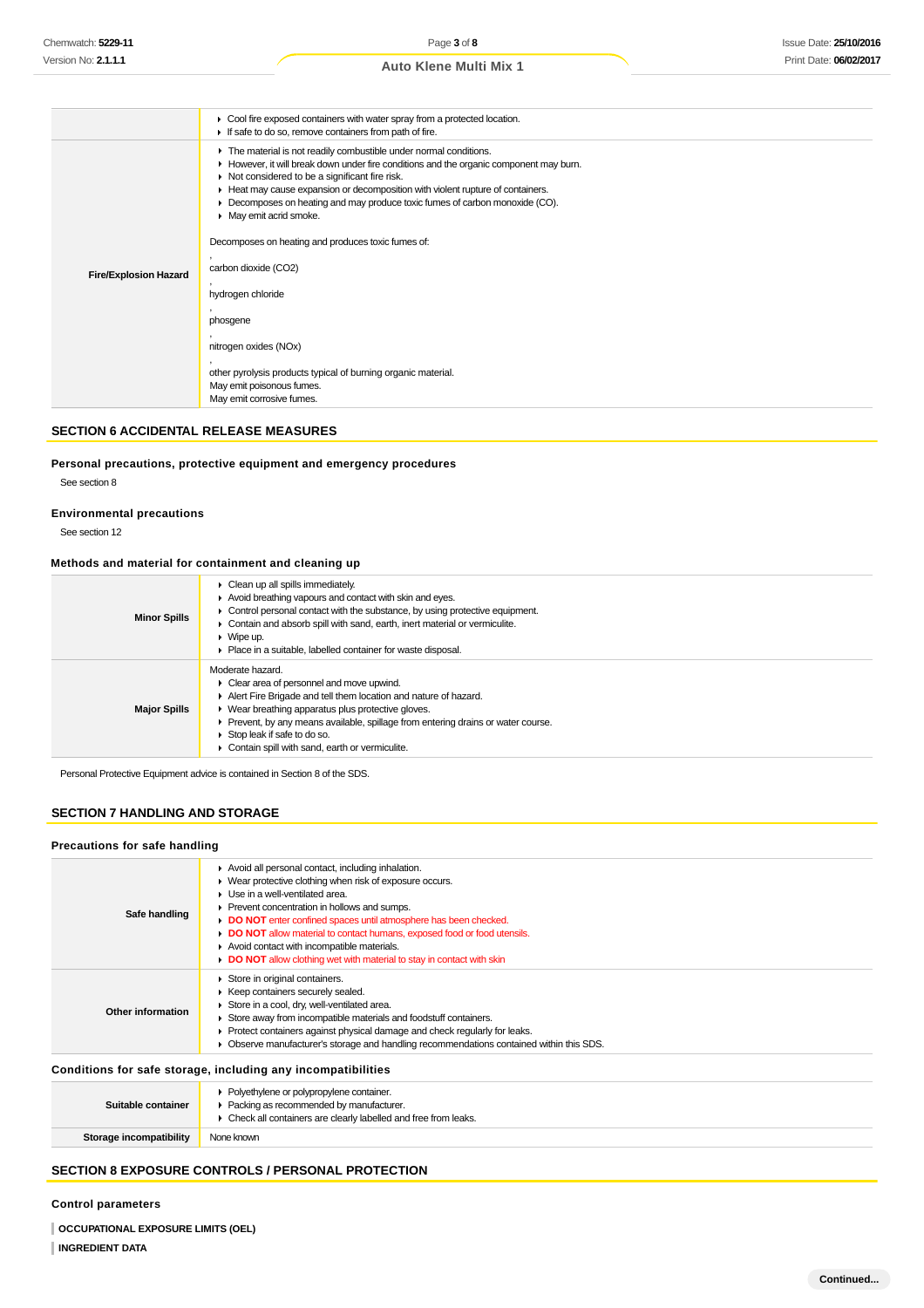#### Not Availab

**EMERGENCY LIMITS**

| ۱le |  |  |  |
|-----|--|--|--|
|     |  |  |  |

| ---------------------                         |                      |               |                     |               |
|-----------------------------------------------|----------------------|---------------|---------------------|---------------|
| Ingredient                                    | <b>Material name</b> | TEEL-1        | TEEL-2              | TEEL-3        |
| Auto Klene Multi Mix 1                        | Not Available        | Not Available | Not Available       | Not Available |
|                                               |                      |               |                     |               |
| Ingredient                                    | <b>Original IDLH</b> |               | <b>Revised IDLH</b> |               |
| dodecyl<br>dimethylbenzylammonium<br>chloride | Not Available        |               | Not Available       |               |
| water                                         | Not Available        |               | Not Available       |               |

#### **Exposure controls**

| Appropriate engineering<br>controls | Engineering controls are used to remove a hazard or place a barrier between the worker and the hazard. Well-designed engineering controls can be highly<br>effective in protecting workers and will typically be independent of worker interactions to provide this high level of protection.<br>The basic types of engineering controls are:<br>Process controls which involve changing the way a job activity or process is done to reduce the risk.<br>Enclosure and/or isolation of emission source which keeps a selected hazard "physically" away from the worker and ventilation that strategically "adds" and<br>"removes" air in the work environment. Ventilation can remove or dilute an air contaminant if designed properly. The design of a ventilation system must match<br>the particular process and chemical or contaminant in use.<br>Employers may need to use multiple types of controls to prevent employee overexposure.                                                                                                                                                                                                                                                   |
|-------------------------------------|---------------------------------------------------------------------------------------------------------------------------------------------------------------------------------------------------------------------------------------------------------------------------------------------------------------------------------------------------------------------------------------------------------------------------------------------------------------------------------------------------------------------------------------------------------------------------------------------------------------------------------------------------------------------------------------------------------------------------------------------------------------------------------------------------------------------------------------------------------------------------------------------------------------------------------------------------------------------------------------------------------------------------------------------------------------------------------------------------------------------------------------------------------------------------------------------------|
| <b>Personal protection</b>          |                                                                                                                                                                                                                                                                                                                                                                                                                                                                                                                                                                                                                                                                                                                                                                                                                                                                                                                                                                                                                                                                                                                                                                                                   |
| Eye and face protection             | Safety glasses with side shields.<br>Chemical goggles.<br>► Contact lenses may pose a special hazard; soft contact lenses may absorb and concentrate irritants. A written policy document, describing the wearing of<br>lenses or restrictions on use, should be created for each workplace or task. This should include a review of lens absorption and adsorption for the class of<br>chemicals in use and an account of injury experience. Medical and first-aid personnel should be trained in their removal and suitable equipment should be<br>readily available. In the event of chemical exposure, begin eye irrigation immediately and remove contact lens as soon as practicable.                                                                                                                                                                                                                                                                                                                                                                                                                                                                                                       |
| <b>Skin protection</b>              | See Hand protection below                                                                                                                                                                                                                                                                                                                                                                                                                                                                                                                                                                                                                                                                                                                                                                                                                                                                                                                                                                                                                                                                                                                                                                         |
| Hands/feet protection               | ▶ Wear chemical protective gloves, e.g. PVC.<br>▶ Wear safety footwear or safety gumboots, e.g. Rubber<br><b>NOTE:</b><br>The material may produce skin sensitisation in predisposed individuals. Care must be taken, when removing gloves and other protective equipment, to avoid<br>all possible skin contact.<br>► Contaminated leather items, such as shoes, belts and watch-bands should be removed and destroyed.<br>The selection of suitable gloves does not only depend on the material, but also on further marks of quality which vary from manufacturer to manufacturer. Where<br>the chemical is a preparation of several substances, the resistance of the glove material can not be calculated in advance and has therefore to be checked prior<br>to the application.<br>The exact break through time for substances has to be obtained from the manufacturer of the protective gloves and has to be observed when making a final<br>choice.<br>Personal hygiene is a key element of effective hand care. Gloves must only be worn on clean hands. After using gloves, hands should be washed and dried<br>thoroughly. Application of a non-perfumed moisturizer is recommended. |
| <b>Body protection</b>              | See Other protection below                                                                                                                                                                                                                                                                                                                                                                                                                                                                                                                                                                                                                                                                                                                                                                                                                                                                                                                                                                                                                                                                                                                                                                        |
| Other protection                    | $\triangleright$ Overalls.<br>P.V.C. apron.<br>Barrier cream.<br>Skin cleansing cream.<br>Eye wash unit.                                                                                                                                                                                                                                                                                                                                                                                                                                                                                                                                                                                                                                                                                                                                                                                                                                                                                                                                                                                                                                                                                          |
| <b>Thermal hazards</b>              | Not Available                                                                                                                                                                                                                                                                                                                                                                                                                                                                                                                                                                                                                                                                                                                                                                                                                                                                                                                                                                                                                                                                                                                                                                                     |
|                                     |                                                                                                                                                                                                                                                                                                                                                                                                                                                                                                                                                                                                                                                                                                                                                                                                                                                                                                                                                                                                                                                                                                                                                                                                   |

#### **Recommended material(s)**

## **GLOVE SELECTION INDEX**

Glove selection is based on a modified presentation of the:

 **"Forsberg Clothing Performance Index".** The effect(s) of the following substance(s) are taken into account in the **computergenerated** selection:

Auto Klene Multi Mix 1

| <b>Material</b> | <b>CPI</b> |
|-----------------|------------|
| <b>BUTYL</b>    | C          |
| NATURAL RUBBER  | C          |
| <b>NEOPRENE</b> | C          |
| <b>PVA</b>      | C          |
| <b>VITON</b>    | C          |

\* CPI - Chemwatch Performance Index

### A: Best Selection

B: Satisfactory; may degrade after 4 hours continuous immersion

C: Poor to Dangerous Choice for other than short term immersion

**NOTE**: As a series of factors will influence the actual performance of the glove, a final selection must be based on detailed observation. -

\* Where the glove is to be used on a short term, casual or infrequent basis, factors such as "feel" or convenience (e.g. disposability), may dictate a choice of gloves which might otherwise

#### **Respiratory protection**

Type A Filter of sufficient capacity. (AS/NZS 1716 & 1715, EN 143:2000 & 149:2001, ANSI Z88 or national equivalent)

Where the concentration of gas/particulates in the breathing zone, approaches or exceeds the "Exposure Standard" (or ES), respiratory protection is required.

Degree of protection varies with both face-piece and Class of filter; the nature of protection varies with Type of filter.

| <b>Required Minimum</b><br><b>Protection Factor</b> | <b>Half-Face</b><br>Respirator | <b>Full-Face</b><br>Respirator | <b>Powered Air</b><br>Respirator |
|-----------------------------------------------------|--------------------------------|--------------------------------|----------------------------------|
| up to $10 \times ES$                                | A-AUS                          | ۰                              | A-PAPR-AUS /<br>Class 1          |
| up to $50 \times ES$                                |                                | A-AUS / Class 1                | $\blacksquare$                   |
| up to $100 \times ES$                               | ۰                              | $A-2$                          | A-PAPR-2 ^                       |

#### ^ - Full-face

A(All classes) = Organic vapours, B AUS or B1 = Acid gasses, B2 = Acid gas or hydrogen  $cyanide(HCN)$ , B3 = Acid gas or hydrogen cyanide(HCN), E = Sulfur dioxide(SO2), G = Agricultural chemicals,  $K =$  Ammonia(NH3), Hg = Mercury, NO = Oxides of nitrogen, MB = Methyl bromide,  $AX = Low$  boiling point organic compounds (below 65 degC)

Cartridge respirators should never be used for emergency ingress or in areas of unknown vapour concentrations or oxygen content. The wearer must be warned to leave the contaminated area immediately on detecting any odours through the respirator. The odour may indicate that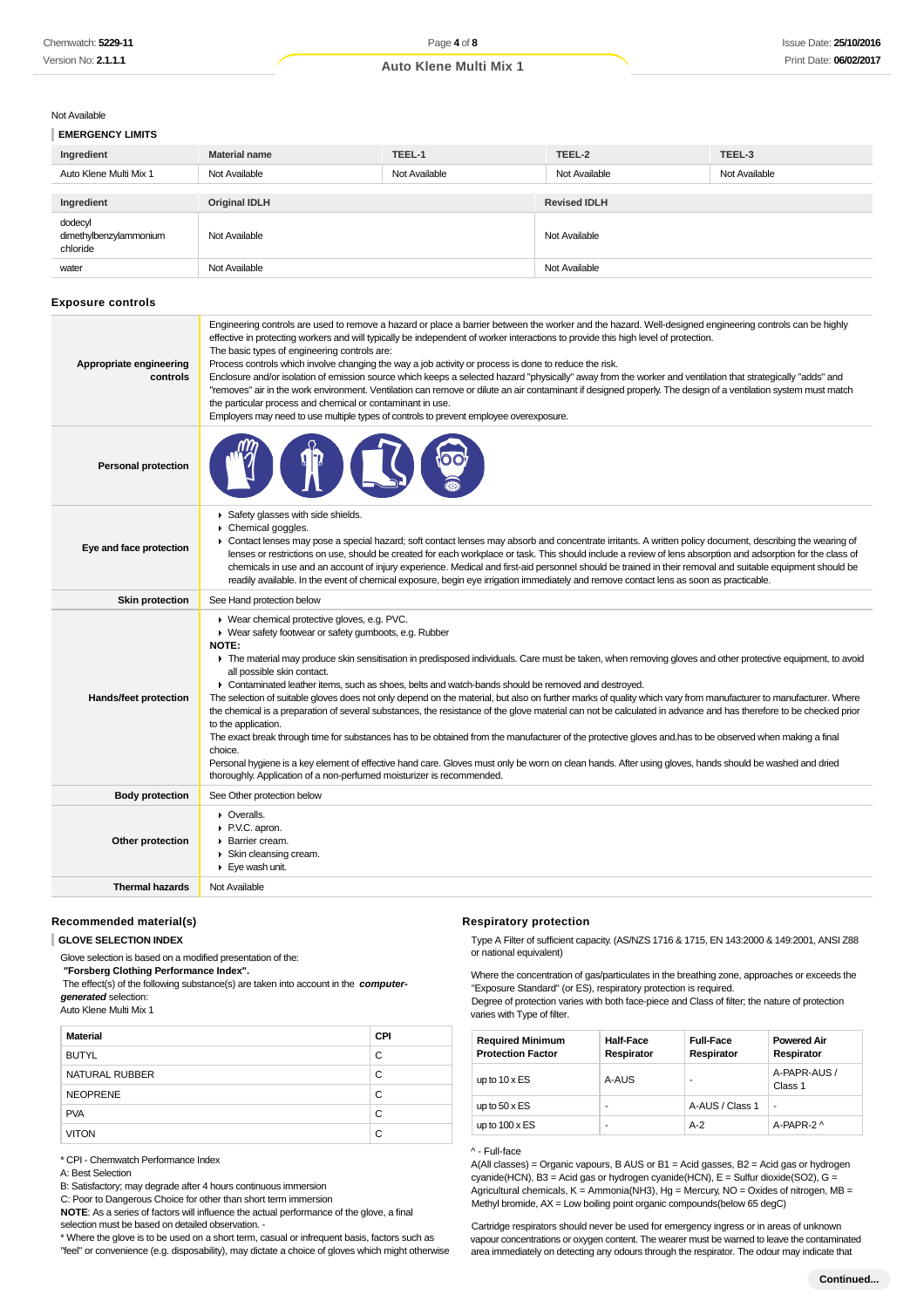be unsuitable following long-term or frequent use. A qualified practitioner should be consulted. the mask is not functioning properly, that the vapour concentration is too high, or that the mask is not properly fitted. Because of these limitations, only restricted use of cartridge respirators is considered appropriate.

## **SECTION 9 PHYSICAL AND CHEMICAL PROPERTIES**

**Information on basic physical and chemical properties Appearance** Straw coloured liquid; mixes with water. **Physical state** Liquid **Relative density (Water = 1)** 0.9 **Odour** Not Available **Partition coefficient Partition coefficient n-octanol / water** Not Available **Odour threshold** Not Available **Auto-ignition temperature Auto-ignition temperature** (°C) Not Applicable **pH** (as supplied)  $\begin{bmatrix} 5-6 \end{bmatrix}$  5-6 **Decomposition temposition**<br> **temperature** Not Available **Melting point / freezing point (°C)** Not Available **Viscosity (cSt)** Not Available **Initial boiling point and boiling range (°C)** Not Available **Molecular weight (g/mol)** Not Applicable **boiling range (°C)** Not Applicable **Flash point (°C)** Not Applicable **Taste** Not Available **Taste** Not Available **Evaporation rate** Not Available **Explosive properties** Not Available **Flammability** Not Applicable **Containers and Community** Not Available **Containers According Properties** Not Available Upper Explosive Limit (%) **Not Applicable <b>Surface Tension (dyn/cm or** Surface Tension (dyn/cm or mN/m) **Not Available Lower Explosive Limit (%)** Not Applicable **Volatile Component (%vol)** Not Available **Vapour pressure (kPa)** Not Available **Gas group** Not Available **Solubility in water (g/L)** Miscible **pH** as a solution (1%) Not Available **pH** as a solution (1%) Not Available **Vapour density (Air = 1)** Not Available **VOC g/L** Not Available **VOC g/L** Not Available

#### **SECTION 10 STABILITY AND REACTIVITY**

| Reactivity                                 | See section 7                                                                                                                                            |
|--------------------------------------------|----------------------------------------------------------------------------------------------------------------------------------------------------------|
| <b>Chemical stability</b>                  | • Unstable in the presence of incompatible materials.<br>$\blacktriangleright$ Product is considered stable.<br>Hazardous polymerisation will not occur. |
| Possibility of hazardous<br>reactions      | See section 7                                                                                                                                            |
| <b>Conditions to avoid</b>                 | See section 7                                                                                                                                            |
| Incompatible materials                     | See section 7                                                                                                                                            |
| <b>Hazardous decomposition</b><br>products | See section 5                                                                                                                                            |

## **SECTION 11 TOXICOLOGICAL INFORMATION**

#### **Information on toxicological effects**

| Inhaled                           | Not normally a hazard due to non-volatile nature of product<br>The material is not thought to produce adverse health effects or irritation of the respiratory tract (as classified by EC Directives using animal models).<br>Nevertheless, good hygiene practice requires that exposure be kept to a minimum and that suitable control measures be used in an occupational setting.                                                                                                  |                                         |  |  |
|-----------------------------------|--------------------------------------------------------------------------------------------------------------------------------------------------------------------------------------------------------------------------------------------------------------------------------------------------------------------------------------------------------------------------------------------------------------------------------------------------------------------------------------|-----------------------------------------|--|--|
| Ingestion                         | The material has NOT been classified by EC Directives or other classification systems as "harmful by ingestion". This is because of the lack of corroborating<br>animal or human evidence.                                                                                                                                                                                                                                                                                           |                                         |  |  |
| <b>Skin Contact</b>               | This material can cause inflammation of the skin on contact in some persons.<br>The material may accentuate any pre-existing dermatitis condition<br>Open cuts, abraded or irritated skin should not be exposed to this material<br>Entry into the blood-stream, through, for example, cuts, abrasions or lesions, may produce systemic injury with harmful effects. Examine the skin prior to the use<br>of the material and ensure that any external damage is suitably protected. |                                         |  |  |
| Eye                               | This material can cause eye irritation and damage in some persons.                                                                                                                                                                                                                                                                                                                                                                                                                   |                                         |  |  |
| <b>Chronic</b>                    | Substance accumulation, in the human body, may occur and may cause some concern following repeated or long-term occupational exposure.<br>There is some evidence that inhaling this product is more likely to cause a sensitisation reaction in some persons compared to the general population.<br>There is limited evidence that, skin contact with this product is more likely to cause a sensitisation reaction in some persons compared to the general<br>population.           |                                         |  |  |
|                                   |                                                                                                                                                                                                                                                                                                                                                                                                                                                                                      |                                         |  |  |
| Auto Klene Multi Mix 1            | <b>TOXICITY</b>                                                                                                                                                                                                                                                                                                                                                                                                                                                                      | <b>IRRITATION</b>                       |  |  |
|                                   | Not Available                                                                                                                                                                                                                                                                                                                                                                                                                                                                        | Not Available                           |  |  |
| dodecyl<br>dimethylbenzylammonium | <b>TOXICITY</b><br>Oral (rat) LD50: 400 mg/kg $^{[2]}$                                                                                                                                                                                                                                                                                                                                                                                                                               | <b>IRRITATION</b><br>Eye (rabbit): 1 mg |  |  |
| chloride                          |                                                                                                                                                                                                                                                                                                                                                                                                                                                                                      | Skin (rabbit): 1 mg/24h                 |  |  |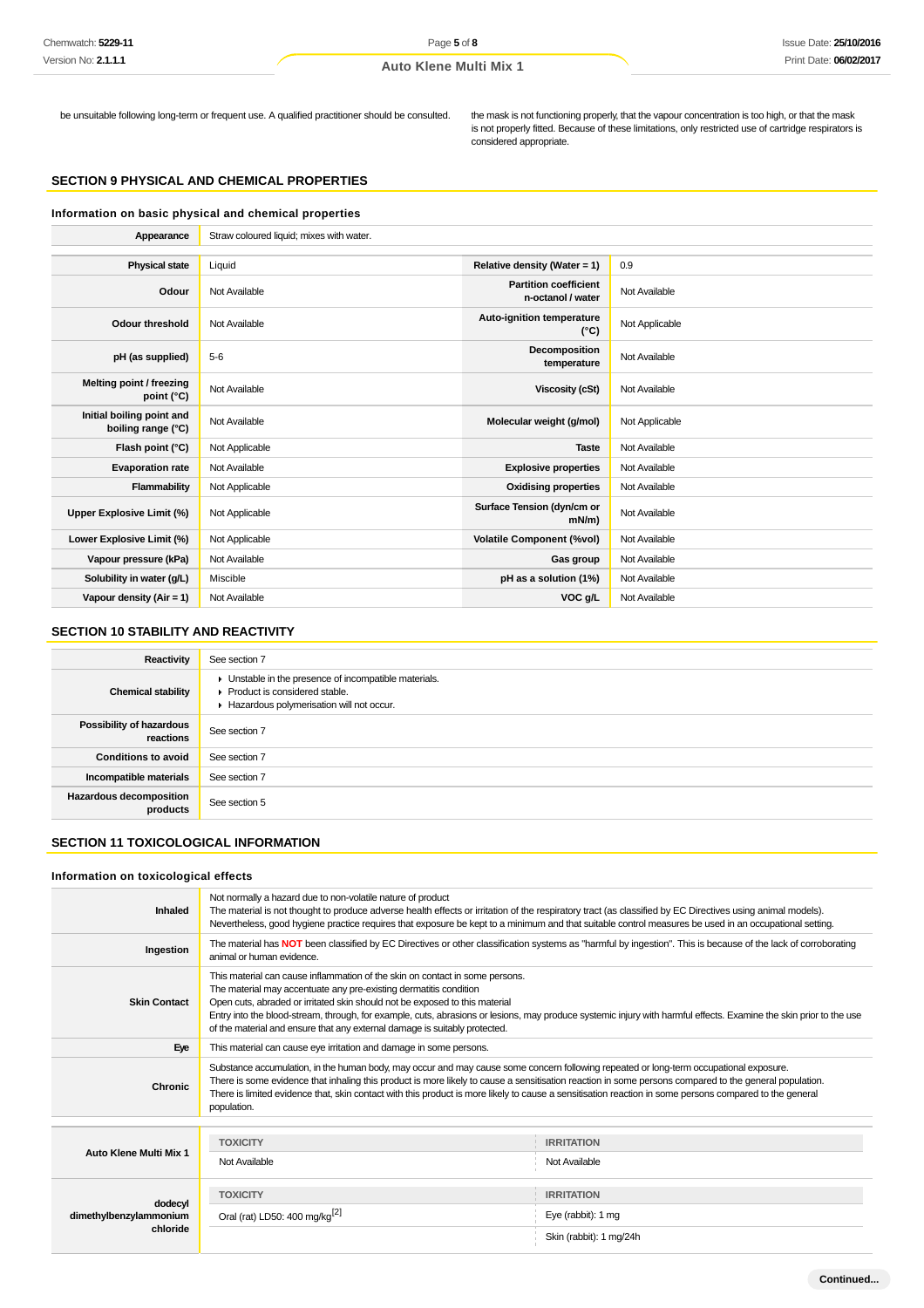|                                                                    | <b>TOXICITY</b>                                                                                                                                                                                                                                                                                                                                                                                                                                                                                                                                                                                                                                            | <b>IRRITATION</b>               |                                                                                                                                                                                                                                                                                                                                                                                                                                                                                                                                                                                                                                                                                                                                                                                                                                                                                                                                                                                                                                                                                                                                                                                                                                                                                                                                                                                                                                                                                                                                                                                                                                                                                                                                                                                                                                                                                                                                                                                                                                                                                                                                                                                                                                                                                     |
|--------------------------------------------------------------------|------------------------------------------------------------------------------------------------------------------------------------------------------------------------------------------------------------------------------------------------------------------------------------------------------------------------------------------------------------------------------------------------------------------------------------------------------------------------------------------------------------------------------------------------------------------------------------------------------------------------------------------------------------|---------------------------------|-------------------------------------------------------------------------------------------------------------------------------------------------------------------------------------------------------------------------------------------------------------------------------------------------------------------------------------------------------------------------------------------------------------------------------------------------------------------------------------------------------------------------------------------------------------------------------------------------------------------------------------------------------------------------------------------------------------------------------------------------------------------------------------------------------------------------------------------------------------------------------------------------------------------------------------------------------------------------------------------------------------------------------------------------------------------------------------------------------------------------------------------------------------------------------------------------------------------------------------------------------------------------------------------------------------------------------------------------------------------------------------------------------------------------------------------------------------------------------------------------------------------------------------------------------------------------------------------------------------------------------------------------------------------------------------------------------------------------------------------------------------------------------------------------------------------------------------------------------------------------------------------------------------------------------------------------------------------------------------------------------------------------------------------------------------------------------------------------------------------------------------------------------------------------------------------------------------------------------------------------------------------------------------|
| water                                                              |                                                                                                                                                                                                                                                                                                                                                                                                                                                                                                                                                                                                                                                            |                                 |                                                                                                                                                                                                                                                                                                                                                                                                                                                                                                                                                                                                                                                                                                                                                                                                                                                                                                                                                                                                                                                                                                                                                                                                                                                                                                                                                                                                                                                                                                                                                                                                                                                                                                                                                                                                                                                                                                                                                                                                                                                                                                                                                                                                                                                                                     |
|                                                                    | Oral (rat) LD50: >90000 mg/kg <sup>[2]</sup>                                                                                                                                                                                                                                                                                                                                                                                                                                                                                                                                                                                                               | Not Available                   |                                                                                                                                                                                                                                                                                                                                                                                                                                                                                                                                                                                                                                                                                                                                                                                                                                                                                                                                                                                                                                                                                                                                                                                                                                                                                                                                                                                                                                                                                                                                                                                                                                                                                                                                                                                                                                                                                                                                                                                                                                                                                                                                                                                                                                                                                     |
| Legend:                                                            | 1. Value obtained from Europe ECHA Registered Substances - Acute toxicity 2.* Value obtained from manufacturer's SDS. Unless otherwise specified data<br>extracted from RTECS - Register of Toxic Effect of chemical Substances                                                                                                                                                                                                                                                                                                                                                                                                                            |                                 |                                                                                                                                                                                                                                                                                                                                                                                                                                                                                                                                                                                                                                                                                                                                                                                                                                                                                                                                                                                                                                                                                                                                                                                                                                                                                                                                                                                                                                                                                                                                                                                                                                                                                                                                                                                                                                                                                                                                                                                                                                                                                                                                                                                                                                                                                     |
|                                                                    |                                                                                                                                                                                                                                                                                                                                                                                                                                                                                                                                                                                                                                                            |                                 |                                                                                                                                                                                                                                                                                                                                                                                                                                                                                                                                                                                                                                                                                                                                                                                                                                                                                                                                                                                                                                                                                                                                                                                                                                                                                                                                                                                                                                                                                                                                                                                                                                                                                                                                                                                                                                                                                                                                                                                                                                                                                                                                                                                                                                                                                     |
| <b>DODECYL</b><br><b>DIMETHYLBENZYLAMMONIUM</b><br><b>CHLORIDE</b> | for acid mists, aerosols, vapours<br>Furthermore, exposures to low pH in vivo differ from exposures in vitro in that, in vivo, only a portion of the cell surface is subjected to the adverse<br>conditions, so that perturbation of intracellular homeostasis may be maintained more readily than in vitro.<br>within minutes to hours of a documented exposure to the irritant. A reversible airflow pattern, on spirometry, with the presence of moderate to severe<br>dyspnea, cough and mucus production.<br>possible sensitisation in those with pre-existing eczema. It does not cause cancer, genetic defect, foetal or developmental abnormality. |                                 | Data from assays for genotoxic activity in vitro suggest that eukaryotic cells are susceptible to genetic damage when the pH falls to about 6.5. Cells from<br>the respiratory tract have not been examined in this respect. Mucous secretion may protect the cells of the airways from direct exposure to inhaled acidic<br>mists, just as mucous plays an important role in protecting the gastric epithelium from its auto-secreted hydrochloric acid. In considering whether pH itself<br>induces genotoxic events in vivo in the respiratory system, comparison should be made with the human stomach, in which gastric juice may be at pH 1-2<br>under fasting or nocturnal conditions, and with the human urinary bladder, in which the pH of urine can range from <5 to > 7 and normally averages 6.2.<br>Asthma-like symptoms may continue for months or even years after exposure to the material ceases. This may be due to a non-allergenic condition known<br>as reactive airways dysfunction syndrome (RADS) which can occur following exposure to high levels of highly irritating compound. Key criteria for the<br>diagnosis of RADS include the absence of preceding respiratory disease, in a non-atopic individual, with abrupt onset of persistent asthma-like symptoms<br>bronchial hyperreactivity on methacholine challenge testing and the lack of minimal lymphocytic inflammation, without eosinophilia, have also been included<br>in the criteria for diagnosis of RADS. RADS (or asthma) following an irritating inhalation is an infrequent disorder with rates related to the concentration<br>of and duration of exposure to the irritating substance. Industrial bronchitis, on the other hand, is a disorder that occurs as result of exposure due to high<br>concentrations of irritating substance (often particulate in nature) and is completely reversible after exposure ceases. The disorder is characterised by<br>Alkyldimethylbenzylammonium chlorides are in the list of dangerous substances of council directive, classified as "harmful in contact with skin and on<br>ingestion", and "corrosive and very toxic to aquatic organisms". It can cause dose dependent skin and eye irritation with possible deterioration of vision, |
| Auto Klene Multi Mix 1 &<br><b>WATER</b>                           | No significant acute toxicological data identified in literature search.                                                                                                                                                                                                                                                                                                                                                                                                                                                                                                                                                                                   |                                 |                                                                                                                                                                                                                                                                                                                                                                                                                                                                                                                                                                                                                                                                                                                                                                                                                                                                                                                                                                                                                                                                                                                                                                                                                                                                                                                                                                                                                                                                                                                                                                                                                                                                                                                                                                                                                                                                                                                                                                                                                                                                                                                                                                                                                                                                                     |
| <b>Acute Toxicity</b>                                              | ◎                                                                                                                                                                                                                                                                                                                                                                                                                                                                                                                                                                                                                                                          | Carcinogenicity                 | O                                                                                                                                                                                                                                                                                                                                                                                                                                                                                                                                                                                                                                                                                                                                                                                                                                                                                                                                                                                                                                                                                                                                                                                                                                                                                                                                                                                                                                                                                                                                                                                                                                                                                                                                                                                                                                                                                                                                                                                                                                                                                                                                                                                                                                                                                   |
| <b>Skin Irritation/Corrosion</b>                                   | ✔                                                                                                                                                                                                                                                                                                                                                                                                                                                                                                                                                                                                                                                          | Reproductivity                  | ◎                                                                                                                                                                                                                                                                                                                                                                                                                                                                                                                                                                                                                                                                                                                                                                                                                                                                                                                                                                                                                                                                                                                                                                                                                                                                                                                                                                                                                                                                                                                                                                                                                                                                                                                                                                                                                                                                                                                                                                                                                                                                                                                                                                                                                                                                                   |
| <b>Serious Eye</b><br>Damage/Irritation                            | ✔                                                                                                                                                                                                                                                                                                                                                                                                                                                                                                                                                                                                                                                          | <b>STOT - Single Exposure</b>   | ◎                                                                                                                                                                                                                                                                                                                                                                                                                                                                                                                                                                                                                                                                                                                                                                                                                                                                                                                                                                                                                                                                                                                                                                                                                                                                                                                                                                                                                                                                                                                                                                                                                                                                                                                                                                                                                                                                                                                                                                                                                                                                                                                                                                                                                                                                                   |
| <b>Respiratory or Skin</b><br>sensitisation                        | ∾                                                                                                                                                                                                                                                                                                                                                                                                                                                                                                                                                                                                                                                          | <b>STOT - Repeated Exposure</b> | ◎                                                                                                                                                                                                                                                                                                                                                                                                                                                                                                                                                                                                                                                                                                                                                                                                                                                                                                                                                                                                                                                                                                                                                                                                                                                                                                                                                                                                                                                                                                                                                                                                                                                                                                                                                                                                                                                                                                                                                                                                                                                                                                                                                                                                                                                                                   |
| <b>Mutagenicity</b>                                                | ⊚                                                                                                                                                                                                                                                                                                                                                                                                                                                                                                                                                                                                                                                          | <b>Aspiration Hazard</b>        | ⊚                                                                                                                                                                                                                                                                                                                                                                                                                                                                                                                                                                                                                                                                                                                                                                                                                                                                                                                                                                                                                                                                                                                                                                                                                                                                                                                                                                                                                                                                                                                                                                                                                                                                                                                                                                                                                                                                                                                                                                                                                                                                                                                                                                                                                                                                                   |
|                                                                    |                                                                                                                                                                                                                                                                                                                                                                                                                                                                                                                                                                                                                                                            | Legend:                         | $\blacktriangleright$ - Data available but does not fill the criteria for classification<br>Data available to make algooification                                                                                                                                                                                                                                                                                                                                                                                                                                                                                                                                                                                                                                                                                                                                                                                                                                                                                                                                                                                                                                                                                                                                                                                                                                                                                                                                                                                                                                                                                                                                                                                                                                                                                                                                                                                                                                                                                                                                                                                                                                                                                                                                                   |

– Data available to make classification

 $\bigcirc$  – Data Not Available to make classification

## **SECTION 12 ECOLOGICAL INFORMATION**

#### **Toxicity**

| Ingredient           | Endpoint       | Test Duration (hr)                                                                                                                                                                                                                                                                                                                                                                       | <b>Species</b> | Value          | Source         |
|----------------------|----------------|------------------------------------------------------------------------------------------------------------------------------------------------------------------------------------------------------------------------------------------------------------------------------------------------------------------------------------------------------------------------------------------|----------------|----------------|----------------|
| <b>Not Available</b> | Not Applicable | Not Applicable                                                                                                                                                                                                                                                                                                                                                                           | Not Applicable | Not Applicable | Not Applicable |
| Legend:              |                | Extracted from 1. IUCLID Toxicity Data 2. Europe ECHA Registered Substances - Ecotoxicological Information - Aquatic Toxicity 3. EPIWIN Suite V3.12 -<br>Aquatic Toxicity Data (Estimated) 4. US EPA, Ecotox database - Aquatic Toxicity Data 5. ECETOC Aquatic Hazard Assessment Data 6. NITE (Japan) -<br>Bioconcentration Data 7. METI (Japan) - Bioconcentration Data 8. Vendor Data |                |                |                |

Toxic to aquatic organisms.

Do NOT allow product to come in contact with surface waters or to intertidal areas below the mean high water mark. Do not contaminate water when cleaning equipment or disposing of equipment wash-waters.

Wastes resulting from use of the product must be disposed of on site or at approved waste sites.

**DO NOT** discharge into sewer or waterways.

## **Persistence and degradability**

| Ingredient                                    | Persistence: Water/Soil | Persistence: Air |
|-----------------------------------------------|-------------------------|------------------|
| dodecyl<br>dimethylbenzylammonium<br>chloride | <b>HIGH</b>             | <b>HIGH</b>      |
| water                                         | LOW                     | LOW              |

## **Bioaccumulative potential**

| Ingredient                                    | <b>Bioaccumulation</b>   |
|-----------------------------------------------|--------------------------|
| dodecyl<br>dimethylbenzylammonium<br>chloride | $HIGH (LogKOW = 4.9281)$ |
| water                                         | LOW (LogKOW = $-1.38$ )  |

## **Mobility in soil**

| Ingredient | <b>Mobility</b> |
|------------|-----------------|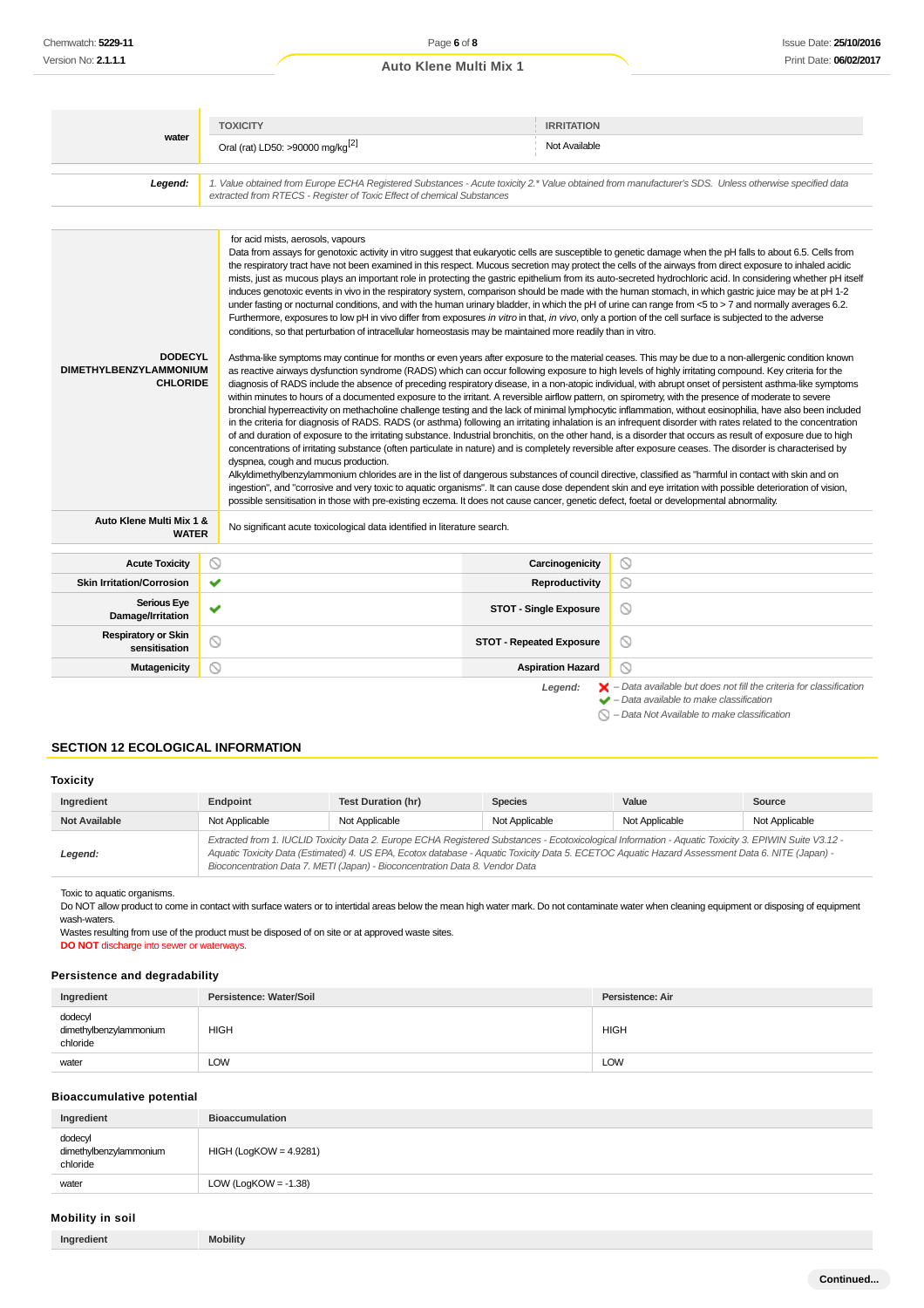## Page **7** of **8 Auto Klene Multi Mix 1**

| dodecyl<br>dimethylbenzylammonium<br>chloride | $LOW (KOC = 607500)$ |
|-----------------------------------------------|----------------------|
| water                                         | LOW (KOC = $14.3$ )  |

### **SECTION 13 DISPOSAL CONSIDERATIONS**

| Waste treatment methods                |                                                                                                                                                                                                                                                                                                                                                                                                                                                                                                                                                                                                                                                                                                                                                                                                                                                                                                                                                                                                                                                                                                                                                                                                                                                                                                                                                                                                                                                                                                                                                                                                                                                                                                                                                                                      |
|----------------------------------------|--------------------------------------------------------------------------------------------------------------------------------------------------------------------------------------------------------------------------------------------------------------------------------------------------------------------------------------------------------------------------------------------------------------------------------------------------------------------------------------------------------------------------------------------------------------------------------------------------------------------------------------------------------------------------------------------------------------------------------------------------------------------------------------------------------------------------------------------------------------------------------------------------------------------------------------------------------------------------------------------------------------------------------------------------------------------------------------------------------------------------------------------------------------------------------------------------------------------------------------------------------------------------------------------------------------------------------------------------------------------------------------------------------------------------------------------------------------------------------------------------------------------------------------------------------------------------------------------------------------------------------------------------------------------------------------------------------------------------------------------------------------------------------------|
| <b>Product / Packaging</b><br>disposal | Legislation addressing waste disposal requirements may differ by country, state and/or territory. Each user must refer to laws operating in their area. In some<br>areas, certain wastes must be tracked.<br>A Hierarchy of Controls seems to be common - the user should investigate:<br>$\blacktriangleright$ Reduction<br>$\triangleright$ Reuse<br>$\triangleright$ Recycling<br>Disposal (if all else fails)<br>This material may be recycled if unused, or if it has not been contaminated so as to make it unsuitable for its intended use. If it has been contaminated, it may be<br>possible to reclaim the product by filtration, distillation or some other means. Shelf life considerations should also be applied in making decisions of this type.<br>Note that properties of a material may change in use, and recycling or reuse may not always be appropriate.<br>DO NOT allow wash water from cleaning or process equipment to enter drains.<br>If the may be necessary to collect all wash water for treatment before disposal.<br>In all cases disposal to sewer may be subject to local laws and regulations and these should be considered first.<br>• Where in doubt contact the responsible authority.<br>Recycle wherever possible.<br>• Consult manufacturer for recycling options or consult local or regional waste management authority for disposal if no suitable treatment or disposal facility<br>can be identified.<br>• Dispose of by: burial in a land-fill specifically licenced to accept chemical and / or pharmaceutical wastes or incineration in a licenced apparatus (after<br>admixture with suitable combustible material).<br>Decontaminate empty containers. Observe all label safeguards until containers are cleaned and destroyed. |

Ensure that the disposal of material is carried out in accordance with Hazardous Substances (Disposal) Regulations 2001.

## **SECTION 14 TRANSPORT INFORMATION**

#### **Labels Required**

| NC<br>$\sim$ |
|--------------|
| .            |

**Land transport (UN): NOT REGULATED FOR TRANSPORT OF DANGEROUS GOODS**

**Air transport (ICAO-IATA / DGR): NOT REGULATED FOR TRANSPORT OF DANGEROUS GOODS**

**Sea transport (IMDG-Code / GGVSee): NOT REGULATED FOR TRANSPORT OF DANGEROUS GOODS**

**Transport in bulk according to Annex II of MARPOL and the IBC code**

Not Applicable

## **SECTION 15 REGULATORY INFORMATION**

### **Safety, health and environmental regulations / legislation specific for the substance or mixture**

This substance is to be managed using the conditions specified in an applicable Group Standard

| <b>HSR Number</b> | <b>Group Standard</b>                                                                                    |
|-------------------|----------------------------------------------------------------------------------------------------------|
| HSR002624         | N.O.S. (Subsidiary Hazard) Group Standard 2006                                                           |
| HSR002535         | Compressed Gas Mixtures (Subsidiary Hazard) Group Standard 2006                                          |
| HSR002596         | Laboratory Chemicals and Reagent Kits Group Standard 2006                                                |
| HSR002530         | Cleaning Products (Subsidiary Hazard) Group Standard 2006                                                |
| HSR002585         | Fuel Additives (Subsidiary Hazard) Group Standard 2006                                                   |
| HSR002519         | Aerosols (Subsidiary Hazard) Group Standard 2006                                                         |
| HSR002521         | Animal Nutritional and Animal Care Products Group Standard 2006                                          |
| HSR002606         | Lubricants, Lubricant Additives, Coolants and Anti-freeze Agents (Subsidiary Hazard) Group Standard 2006 |
| HSR002644         | Polymers (Subsidiary Hazard) Group Standard 2006                                                         |
| HSR002647         | Reagent Kits Group Standard 2006                                                                         |
| HSR002612         | Metal Industry Products (Subsidiary Hazard) Group Standard 2006                                          |
| HSR002670         | Surface Coatings and Colourants (Subsidiary Hazard) Group Standard 2006                                  |
| HSR002503         | Additives, Process Chemicals and Raw Materials (Subsidiary Hazard) Group Standard 2006                   |
| HSR002638         | Photographic Chemicals (Subsidiary Hazard) Group Standard 2006                                           |
| HSR002565         | Embalming Products (Subsidiary Hazard) Group Standard 2006                                               |
| HSR002578         | Food Additives and Fragrance Materials (Subsidiary Hazard) Group Standard 2006                           |
| HSR002558         | Dental Products (Subsidiary Hazard) Group Standard 2006                                                  |
| HSR002684         | Water Treatment Chemicals (Subsidiary Hazard) Group Standard 2006                                        |